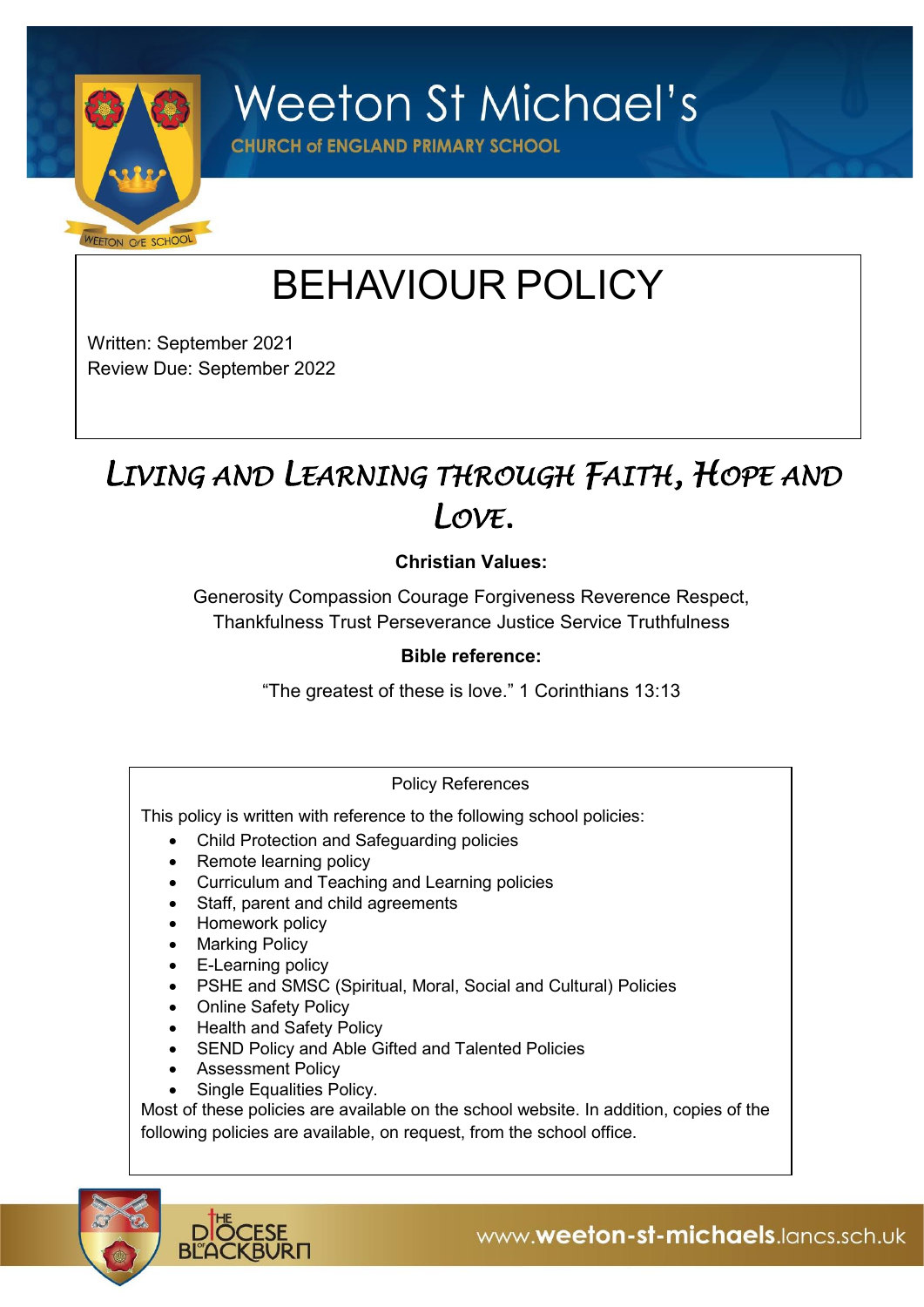# **The Principles:**

**The Governing Board believes that all children, parents, staff and visitors have the right to be safe, to feel safe and to be respected. With this right comes responsibility and accountability for any behaviour that puts at risk the safety and wellbeing of others.**

The Governing Board believes, in accordance with Section 89 of the Education and Inspections Act, that in order to enable teaching and learning to take place, desired behaviour in all aspects of school life is necessary. It seeks to create an inclusive, caring learning environment in school by:

- Promoting desired behaviour and discipline
- Promoting self-esteem, self-discipline, proper regard for authority and positive relationships based on mutual respect.
- Ensuring equality and fairness of treatment for all
- Encouraging consistency of response to both positive and negative behaviour
- Promoting early intervention
- Providing a safe environment free from disruption, violence, bullying and any form of harassment
- Encouraging a positive relationship with parents and carers to develop a shared approach which involves them in implementation of the school's policy and associated procedures
- Promoting a culture of praise and encouragement in which all students can achieve.

# **Roles and Responsibilities:**

- The Governing Board will establish, in consultation with the head teacher, staff and parents, a policy for the promotion of desired behaviour and keep it under review. The Governing Board will ensure this policy is communicated to all children and families, is non-discriminatory and the expectations are clear. Governors will support the school in maintaining high standards of desired behaviour of students and staff.
- The head teacher will be responsible for the day to day implementation and management of the behaviour policy and procedures.
- Staff, including teachers, support staff and volunteers, will be responsible for ensuring the behaviour policy and procedures are followed, and consistently and fairly applied. Mutual support amongst all staff in the implementation of the policy is essential. Staff have a key role in advising the head teacher on the effectiveness of the policy and procedures. They also have responsibility, with the support of the head teacher, for creating a high quality learning environment, teaching positive behaviour for learning and implementing the agreed policy and procedures consistently.
- The Governing Board, Headteacher and staff will ensure there is no differential application of the policy and procedures on any grounds, particularly ethnic or national origin, culture, religion, gender, disability or sexuality. They will also ensure that the concerns of students are listened to, and appropriately addressed.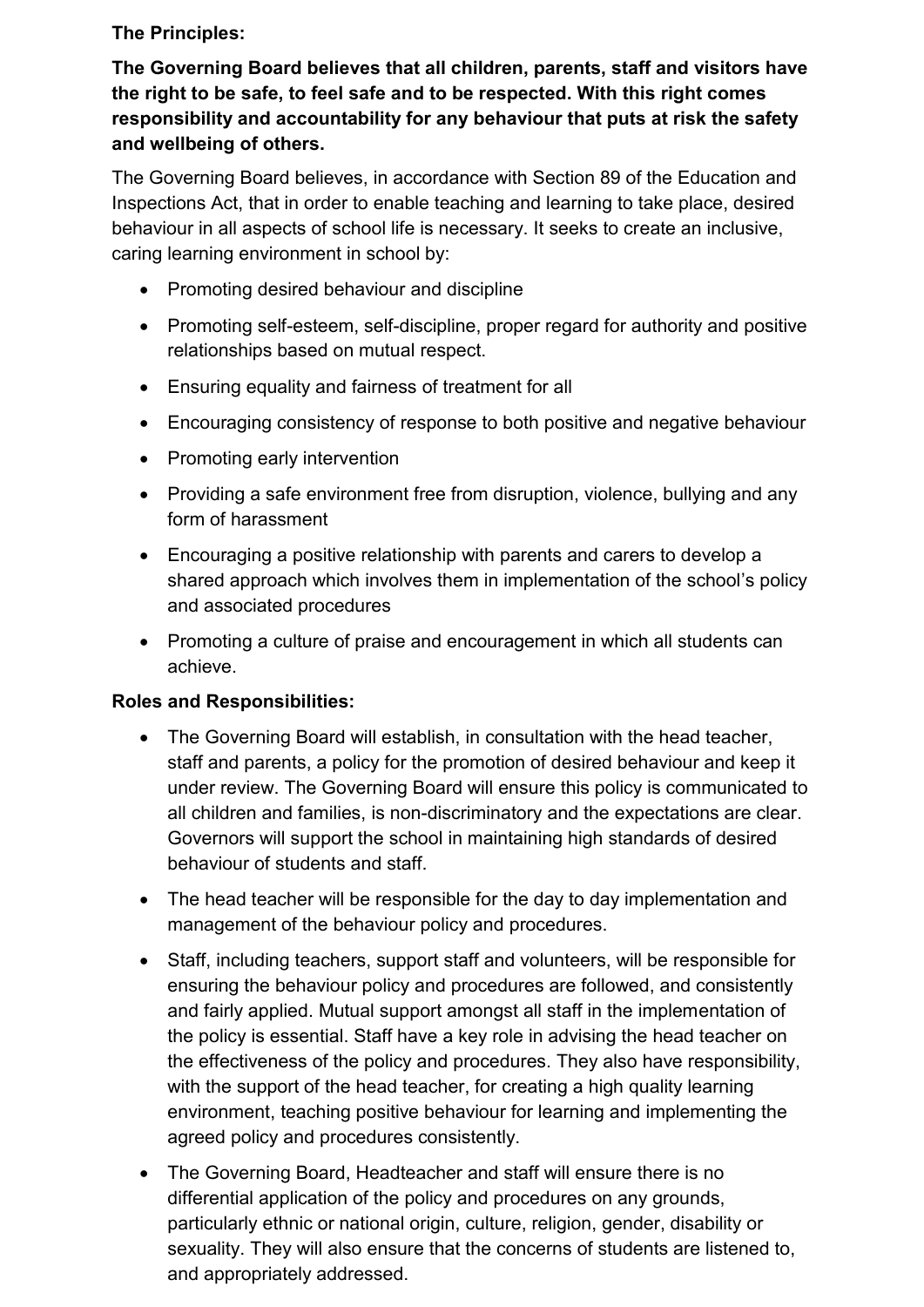- Parents and carers will be expected, encouraged and supported to take responsibility for the behaviour of the child both inside and outside school. The school will encourage parents to work in partnership with the school to assist it in maintaining high standards of desired behaviour and will be actively encouraged to raise with the school any issues arising from the operation of the policy.
- Children are expected to take responsibility for their own behaviour and will be made fully aware of the school's policy, procedure and expectations. Children will also be encouraged to take responsibility for their social and learning environment making it both safe and enjoyable by reporting all undesirable behaviour.

# **Procedures:**

• The procedures in this policy have been developed by the headteacher in consultation with staff. The procedures will make clear to the children how acceptable standards of behaviour can be achieved and will have a clear rationale which is made explicit to staff, children and families. The procedures will be monitored by the headteacher to ensure they are consistently and fairly applied, and promote the idea of personal responsibility and that every member of the school has a responsibility to the whole community.

#### **Rewards:**

• A school ethos of encouragement is central to the promotion of desirable behaviour. Rewards are an integral means of achieving this. They have a motivational role in helping students to realise that desirable behaviour, selfawareness and responsibility to self and others is valued. Rewards systems will be clearly outlined in the procedures. Integral to the rewards system is an emphasis on both informal and formal praise to individuals and groups of children. Alongside this is informing parents regularly on their child's desired behaviour.

#### **Sanctions:**

- Sanctions are needed to respond to undesirable behaviour. However, prior to any sanction being issued, all solution focussed strategies will have been actioned.
- A range of sanctions is clearly defined in the procedures and their use will be characterised by clarifying why the sanction is being applied and what changes in behaviour are required to avoid future sanctions. The procedures make a clear distinction between sanctions applied for minor and major offenses.

# **Training:**

• The Governing Board will ensure that appropriate high quality training on all aspects of behaviour management is provided to support the implementation of the policy.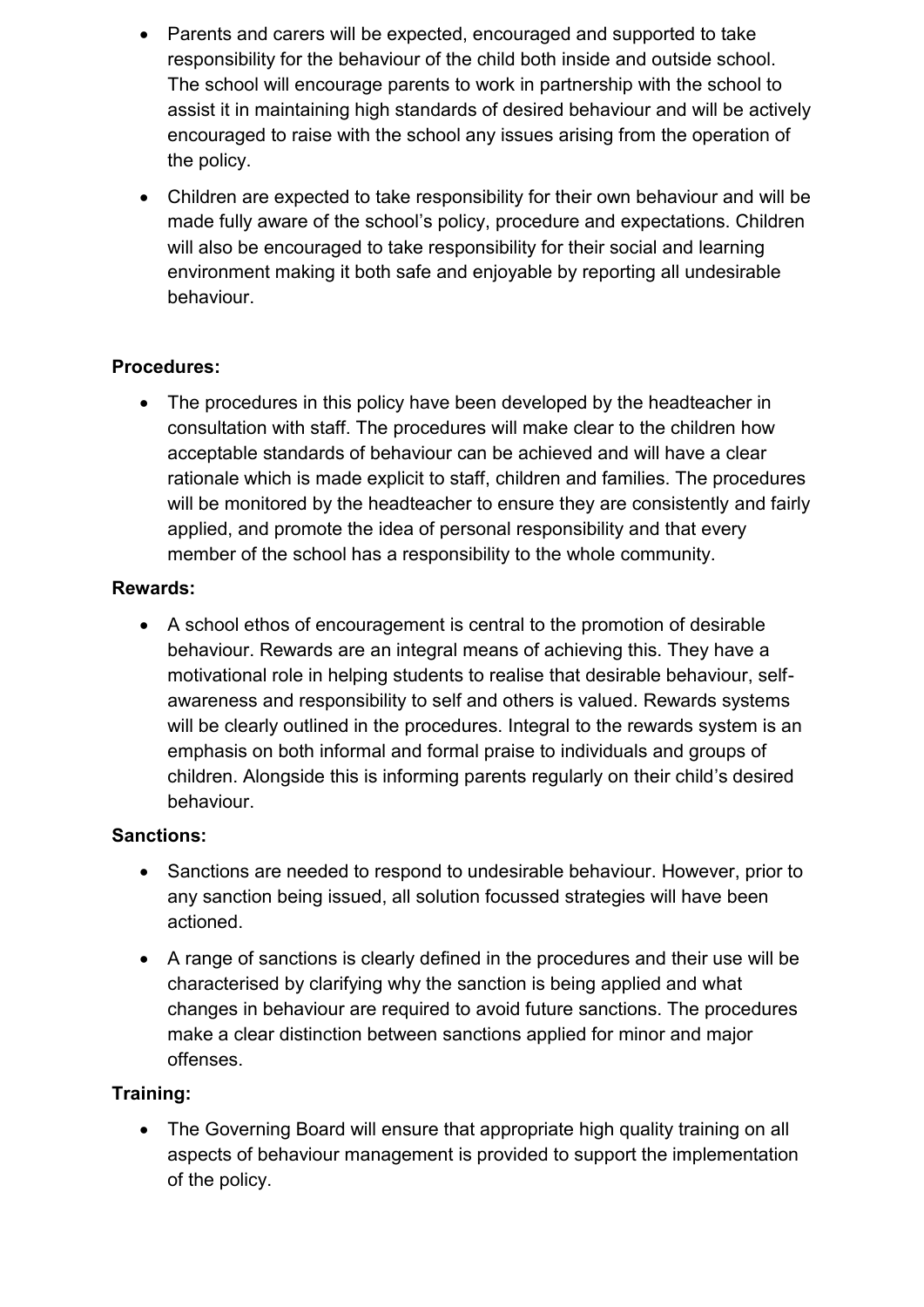#### **Inter-relationship with other schools:**

• In order for the behaviour policy to be effective, a clear relationship with other school policies, particularly equal opportunities, special educational needs and the anti-bullying policy will be established.

#### **Involvement of outside agencies:**

- The school works positively with external agencies. It seeks appropriate support from them to ensure that the needs of all children are met by utilising the range of external support available.
- Children needing support from external agencies are identified through the SENDCO. However, if necessary a student may move immediately to that stage to access support.

#### **Review:**

- The headteacher will consult with staff, children and families to monitor and review the behaviour policy. The headteacher will report to the Governing Board on the policy's effectiveness, fairness and consistency. Monitoring methods may include Parent Forum meetings, parental/staff/pupil questionnaires, working with the Curriculum School Council group, scrutinising incident book entries and observations of behaviour in class, out in the playground and at lunchtimes.
- The Governing Board will review this policy on an annual basis in accordance to DFE guidelines.
- The outcome of the review and changes to policy, resolutions and solutions will be communicated to all staff, children and families.

# **Rewards**

- All staff will praise children for examples of good behaviour and will explain to the child why they are pleased.
- Dojo points can be awarded for good behaviour, attitude to work, showing a good example, demonstrating our half-termly value etc. and are added to their Dojo character on the interactive whiteboard. This total can also be accessed from home so that parents can see their child's progress.
- Dojo points are also used to encourage and reward positive behaviour at lunchtime.
- Dojo points will be added together for each House Team and house team rewards given out each week during Friday Celebration Worship.
- The child from each class who has received the most Dojo points will be given a star trophy to take home during the end of year Celebration Assembly.
- Each week, one child from each class will be chosen to be the Star of the Week, Maths, Reading or writing Star and a Values Award; The child will receive their certificate in Celebration Worship.
- Each year one child in school is chosen to receive the Citizenship Award. This is awarded by the Rotary and the decision is made as a whole staff. The child will receive their award in the Celebration Assembly at the end of the year.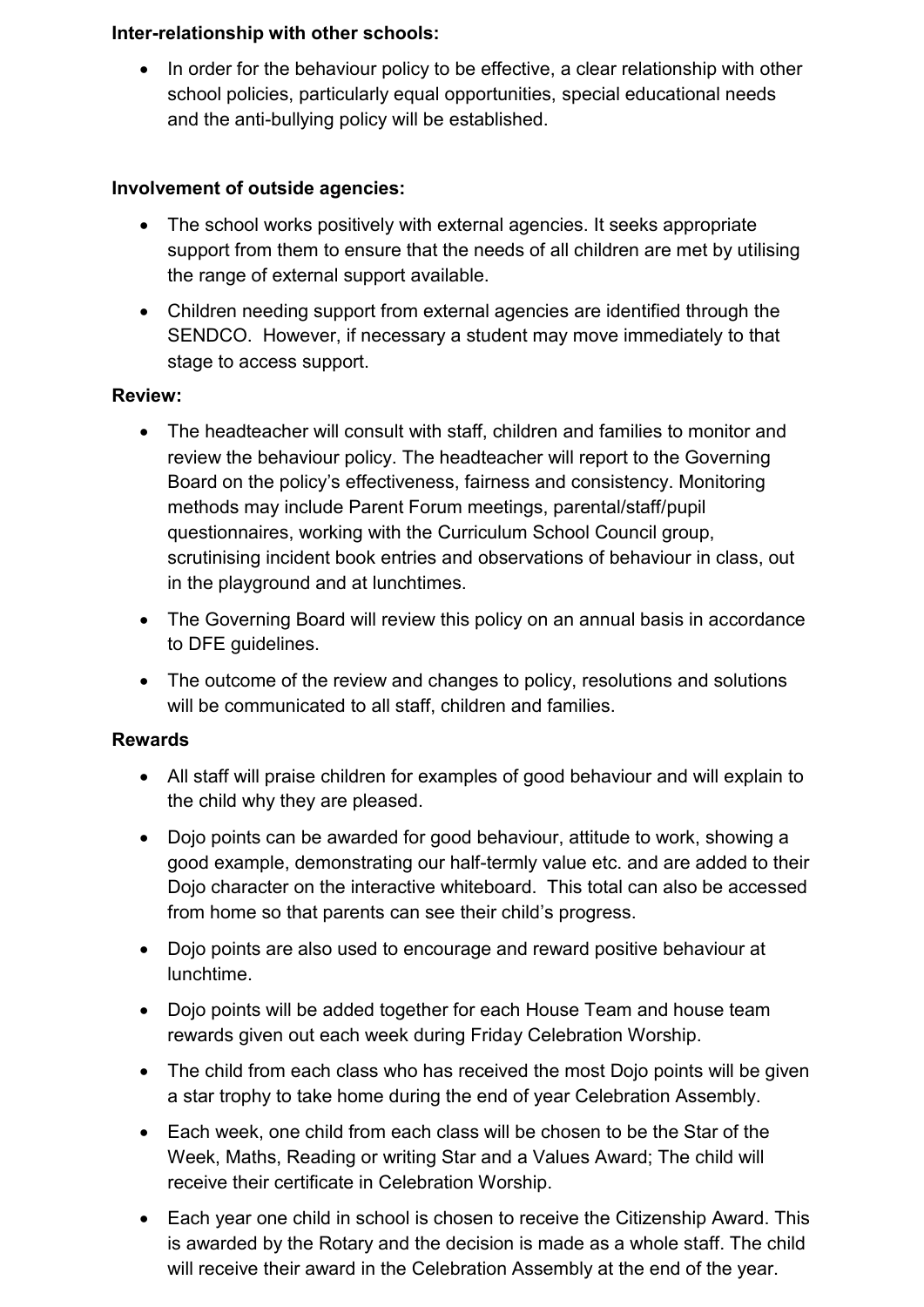- The school has several 'big' awards that are given out at the end of the year during Celebration Assembly. The whole staff chooses one child from the Infant and the Junior children to receive each award. The awards are as follows:
	- Sportsmanship
	- Values
	- **•** Friendship
	- Star of the Year
	- Special Award
	- Perseverance

The children who are chosen to receive the awards will be given a small trophy of their own to keep; this has been engraved with their name, the year and the title of the award.

In addition to these awards, the class teachers can implement their own strategies to encourage the children to behave well, uphold the expectations of the school and do their best.

# **Behaviour Wheels**

Each class will have Red, Amber Green wheels on display with all children's names displayed.

Green: Expected behaviour. All children will be on green at the start of each day.

# **Dealing with Unacceptable Behaviour**

# **Remember that it is the behaviour that is unacceptable and not the child**

- For low level incidents, children are given one warning. If the incident persists, the child is warned again and told that if they do not change their behaviour their name will be moved onto the amber circle and they will miss some of their next playtime. Children are given the opportunity to modify their behaviour during the session and their name is moved back to the green circle.
- For serious incidents such as swearing and any kind of intentionally violent behaviour, children will move immediately to the red circle, will miss playtime and complete a behaviour reflections sheet with a staff member or the headteacher where deemed necessary. The Headteacher informed of all Red behaviour. Parents will be notified on collection of their child moving to red.
- The head teacher will talk to the child about their behaviour, what went wrong and what needs to change. Repetition of the same behaviours will result in children missing out on some or all of a planned reward activity.
- Each class has a reward system for children remaining on green each week.

# **Children with Challenging Behaviour**

• Sometimes, for various reasons, children may experience times when their behaviour becomes more challenging. In these cases, children will work with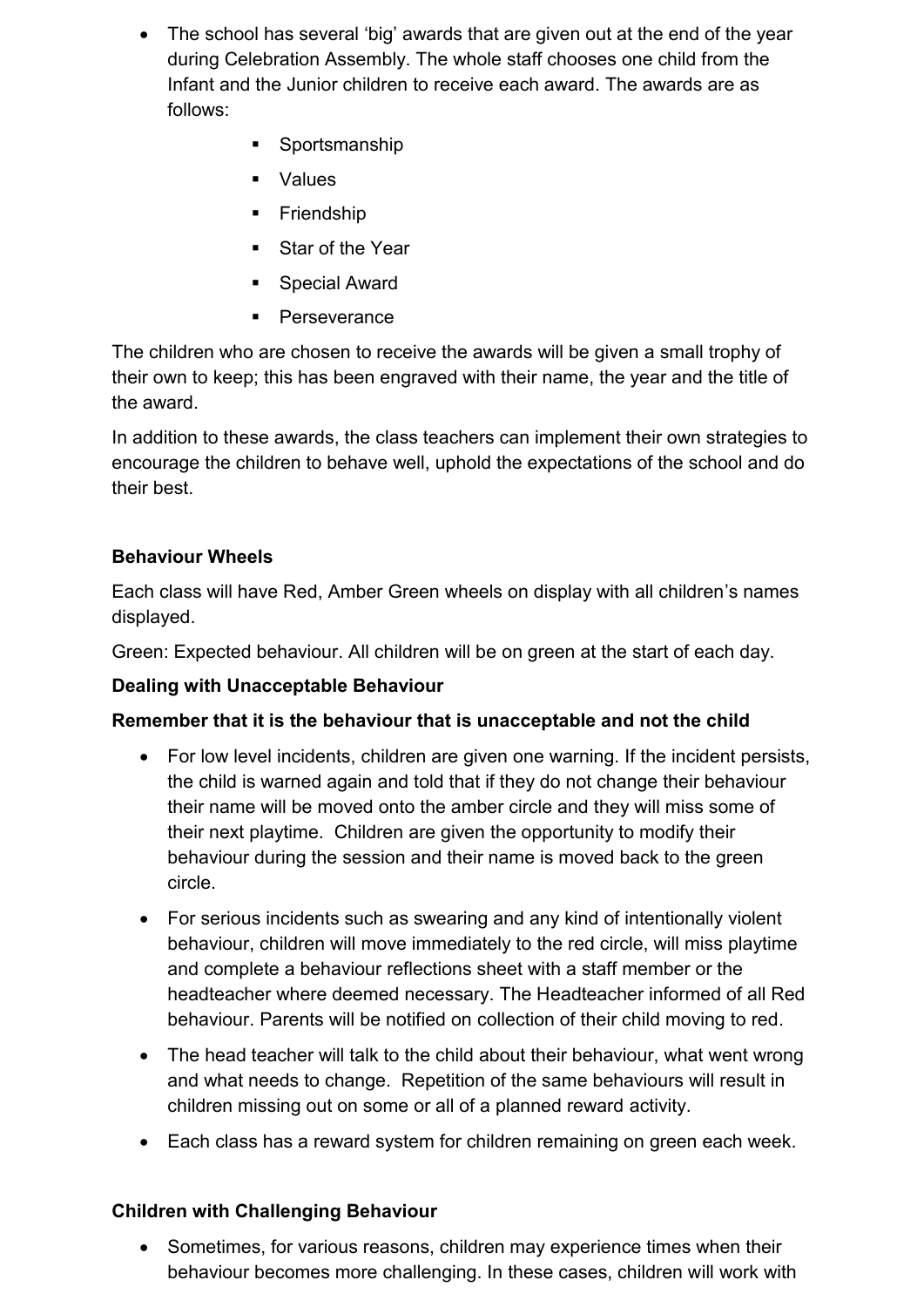a member of staff to design a personalised behaviour chart with specific targets for them to achieve. These charts are shared with parents, reviewed regularly and enforced by all staff throughout school. Once the child has overcome their difficulty or behaviour returns to meeting School's expectations, the chart will be removed.

- Children who may have difficulty expressing their feelings when they are angry, causing them to 'lash out', are given a Helping Hand card to keep in their pocket. They can use this to non-verbally signal to a member of staff they need some time out.
- For children who exhibit very challenging behaviour, an Individual Behaviour Plan is put into place along with a care plan that is shared with all staff. If any outside agencies are involved with the child, their input will be sought into the writing and review of the IBP and care plan.
- As part of meeting the needs of children with challenging behaviour, the school will provide various forms of support. These will include:
	- $\blacksquare$  Nurturing support group or 1:1
	- **EXECT** Reflection time throughout the day, daily, weekly etc
	- Time out/withdrawal
	- Bought in counselling support
	- Educational Psychologist Input
	- Bought support from the Inclusion and development Support service
- The school will seek to work fully with all parents and carers of the child on a regular basis.
- If the root of challenging behaviour is found to be a safeguarding matter, the Child Protection Policy and appropriate procedures will be followed.

# **Use of Reasonable Force**

#### **Key points:**

- School staff have the legal power to use force and lawful use of the power will provide a defence to any related criminal prosecution or other legal action
- Suspension should not be an automatic response when a member of staff has been accused of using excessive force.
- Senior leaders will support staff when they use this power.

# **Defining Physical Contact:**

- It is not illegal to touch a pupil. There are occasions when physical contact other than reasonable force is proper and necessary.
- Examples when physical contact is proper and necessary include:
	- $\circ$  Holding the hand of the child at the front or back of the line when walking children around school or into assembly.
	- o Comforting a distressed child
	- o Congratulating or praising a child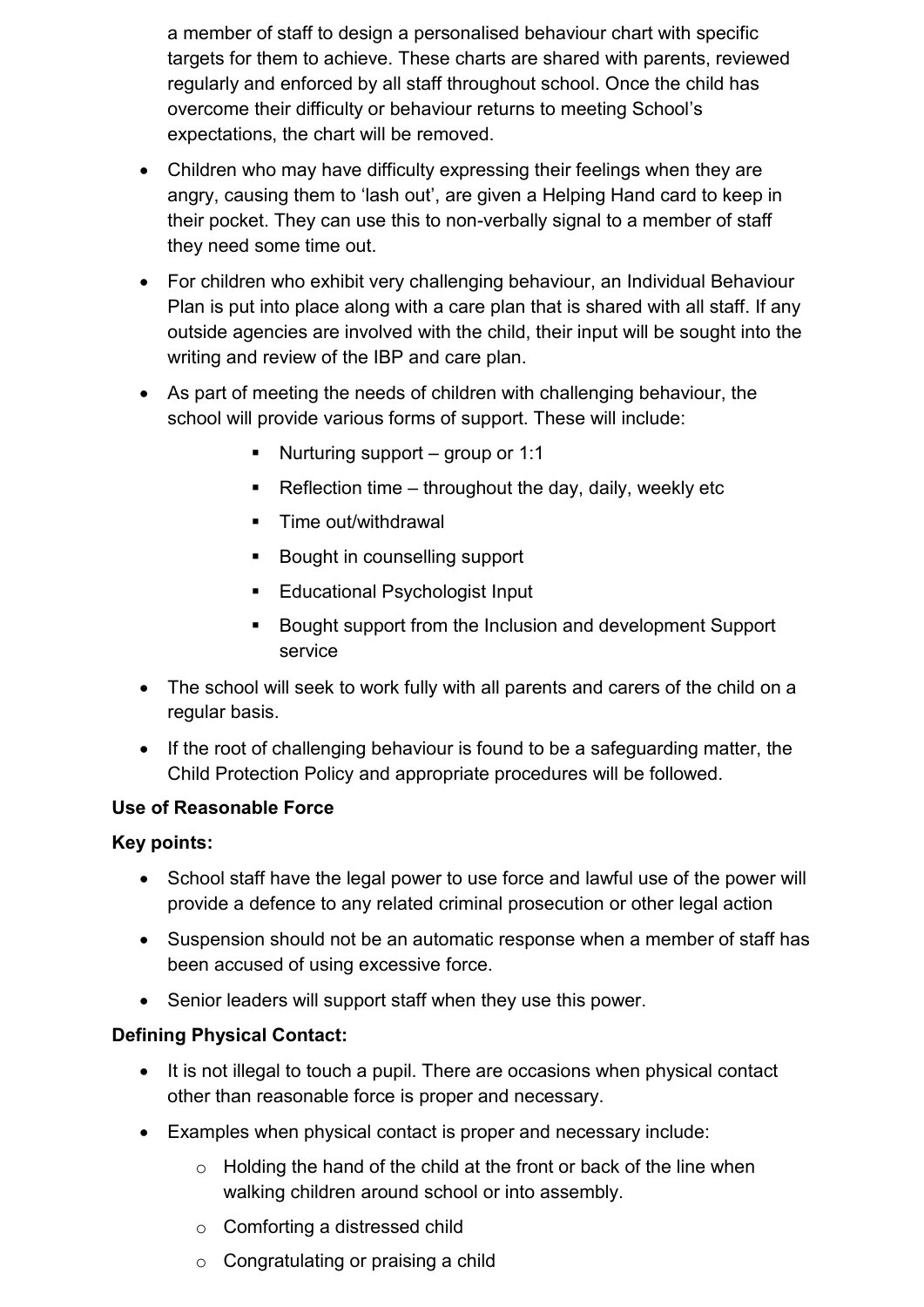- o Demonstrating how to use a musical instrument
- o Demonstrating exercises or techniques during PE lessons
- o Giving first aid

#### **What is reasonable force?**

- The term reasonable force covers a broad range of actions.
- Reasonable force is used to control or restrain. This can range from guiding a child to safety by the arm through to more extreme circumstances such as breaking up a fight or restraining a child to prevent injury or violence towards another child/member of staff.
- Reasonable means using no more force than is necessary.
- Control means either:
	- o Passive physical contact such as standing between two children or blocking a child's path
	- o Active physical contact such as leading a child by the arm out of the classroom
- Restrain means physically holding back or bringing a child under control. Restrain is used in more extreme circumstances for example if two children were fighting and refusing to separate.
- All staff should avoid acting in a way that may cause injury but in extreme cases it may not be possible to avoid injury.

#### **Who can use reasonable force?**

• All members of school staff have a legal power to use reasonable force (section 93 of Education and Inspections Act 2006)

#### **When can reasonable force be used?**

- To prevent children from hurting themselves or others, from damaging property or from causing disorder
- Force is used to either control or restrain children
- The decision to intervene physically is down to the professional judgement of the staff member concerned and should always depend on the individual circumstances
- The following are examples of situations where reasonable force may be required:
	- o Removing disruptive children from the classroom where they have refused to follow an instruction to do so
	- o Preventing a child from behaving in a way that disrupts a school event or visit
	- o Preventing a child from leaving a classroom where allowing the child to leave the classroom would risk their safety or lead to behaviour that disrupts the behaviour others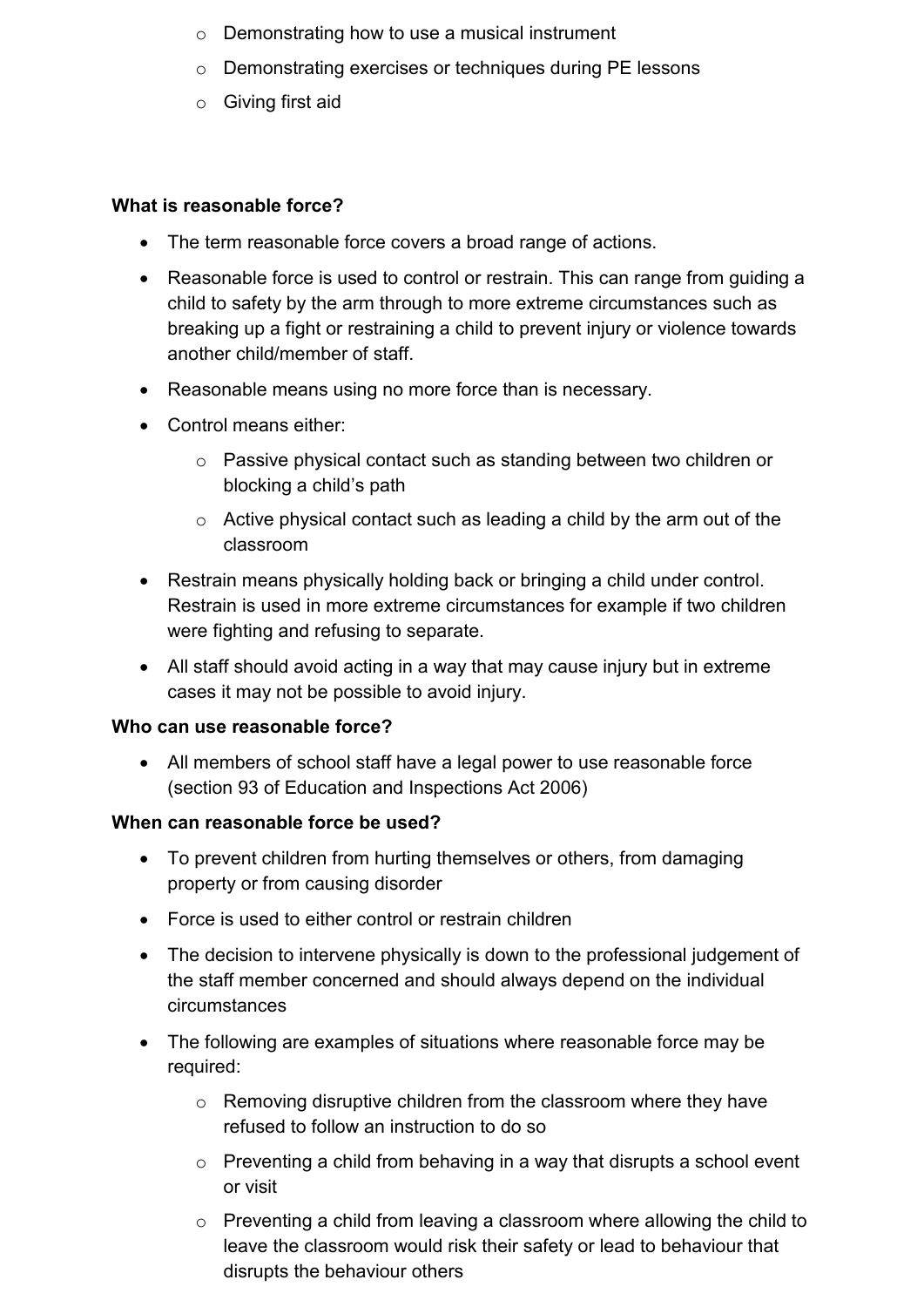- o Preventing a child from attacking a member of staff or another child
- o Stopping a fight in the playground
- o Restraining a child at risk of harming themselves through physical outbursts

**The use of reasonable force to restrain or control a child should never be entered into lightly. Physical force should only be used when other deescalation techniques have been tried.**

# **It is never lawful to use physical force as a punishment**

# **Using force:**

- Physical restrain must not be used when a less severe response could effectively resolve the situation.
- Where possible, the child must be given a clear warning
- The child must be reassured that he/she will not be harmed and that they will be helped to resume their activities once they have calmed down
- It is recommended that two members of staff are present during physical restraint. If a situation escalates, additional support should be sought via the helping Hand system.

# **Informing parents and recording incidents of physical force:**

Serious incident are recorded in the Purple Incident folder which is stored in the Junior Stock cupboard. It is good practice to speak to parents about any serious incident involving their child, regardless of whether force has been used or not.

When physical force has been used to restrain a child or bring a child under control, this should be recorded onto a serious incident form along with details as to the incident itself and what led to the incident.

If an injury occurs, an accident form should be completed at the same time.

# **Exclusions**

- The Headteacher decides whether to exclude a pupil, for a fixed term or permanently, taking into account all the circumstances, the evidence available and the need to balance the interests of the pupil against those of the whole school community.
- Parents have the right to make representations to the Governing Board for exclusion and the Governing Board must review the exclusion decision in certain circumstances, which include all permanent exclusions. Where a Governing Board uphold a permanent exclusion, parents have the right to appeal the decision to an independent review panel.
- Schools are under a duty to provide suitable full time education for an excluded pupil from the sixth school day of any fixed period exclusion of more than five consecutive school days. Local authorities are under a duty to provide suitable full time education from the sixth school day of a permanent exclusion.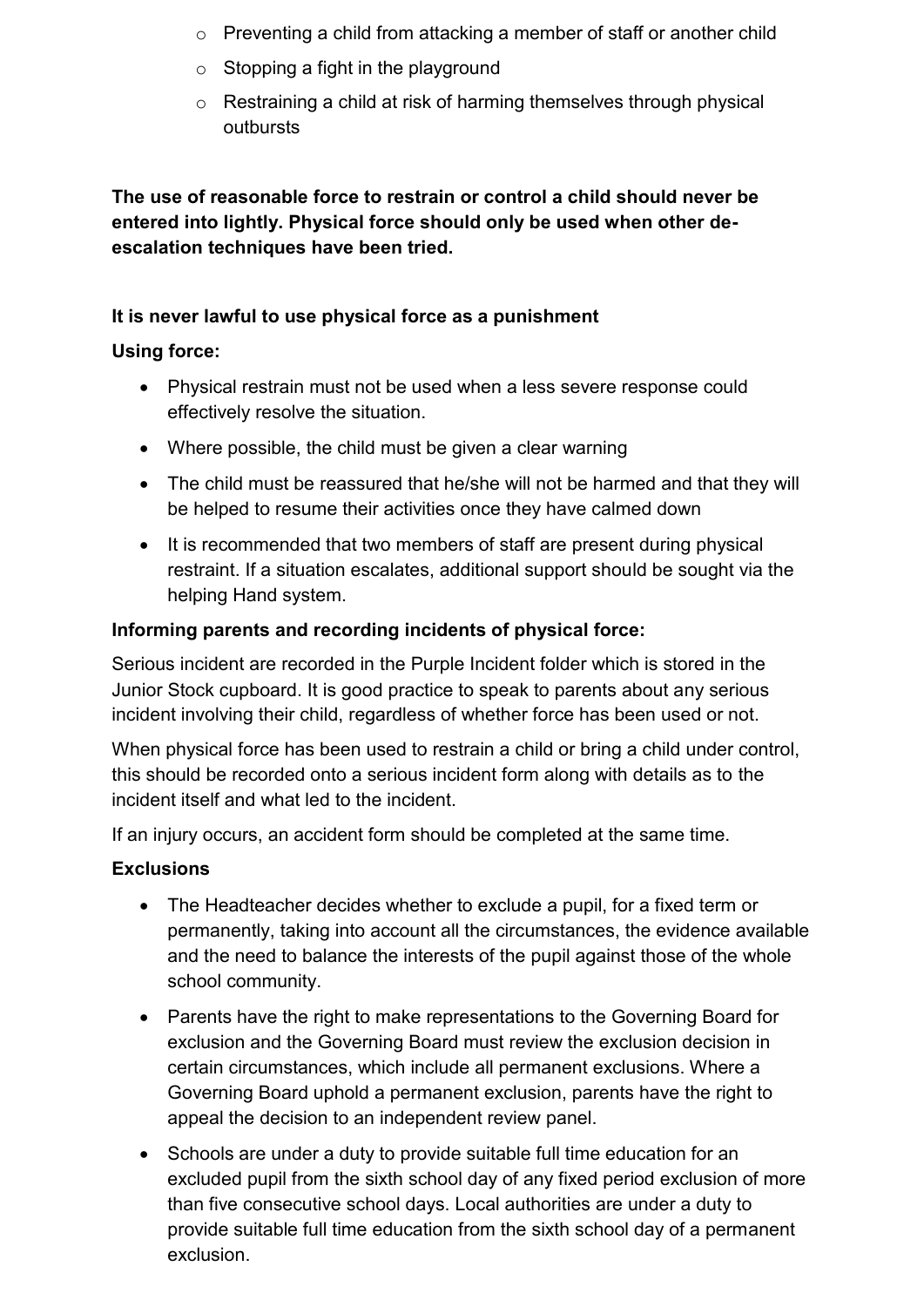• School will endeavour to set and mark work for all excluded pupils during the first five days of any exclusion. There is, however, no legal obligation to do so.

# **Preventing Bullying**

Bullying is the behaviour of an individual or a group, repeated over time, that intentionally hurts another individual or group either physically or emotionally. Bullying can take many forms e.g. cyber bullying and is often motivated by prejudice against particular groups on grounds of race, religion, gender, sexual orientation or because a child is adopted or has caring responsibilities. It might be motivated by actual differences between children or perceived differences. Stopping violence and ensuring immediate physical safety is obviously the school's first priority but emotional bullying can be just as damaging. Teachers and staff have to make their own judgements on each case.

School actively works to prevent bullying using the following strategies:

- An ethos of good behaviour is established where pupils treat one another and the school staff with respect because they know this is the right way to behave.
- Values of respect for staff and other pupils, an understanding of the value of education and a clear understanding of how our actions affect others permeate the whole school environment and are reinforced by staff and older pupils who set a good example to the rest.
- Staff proactively gather intelligence about issues between pupils which might provoke conflict and develop strategies to prevent bullying occurring in the first place. This might involve talking to pupils about issues of difference through events, projects and assemblies. The approach will depend on the particular issue.

# **Confiscation of Inappropriate Items**

There are two sets of legal provisions which enable school staff to confiscate items from pupils:

- The general power to discipline enables a member of staff to confiscate, retain or dispose of pupil's property as a punishment. Staff are protected against liability for damage to, or loss of, any confiscated items provided they have acted lawfully and reasonably. The confiscated item will be returned directly to the child's parents.
- Staff have the power to search pupils for the following items without consent:
	- o Knives and weapons
	- o Alcohol
	- o Illegal drugs
	- o Stolen items
	- o Tobacco and cigarette papers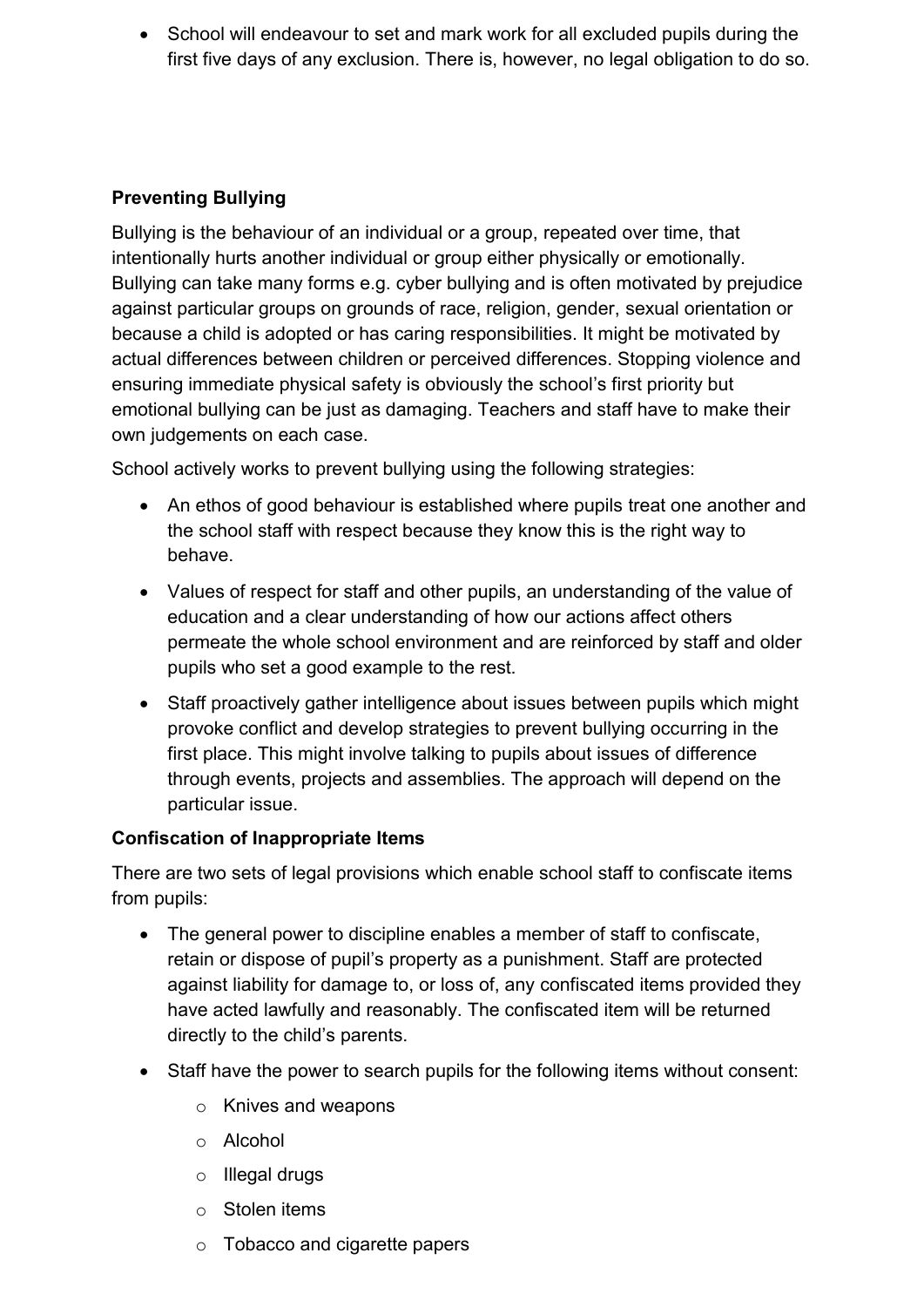- o Pornographic images
- o Any article that is likely to cause offence, personal injury or damage to property
- o Any item that has been banned by the school

Weapons, knives and extreme/child pornographic images will be handed to the police. For other items, the teacher will decide if and when to return the item to the child's parents or dispose of it.

#### **Off site behaviour**

#### **Beyond the School Gate**

Our policy covers any inappropriate behaviour when children are:

- Taking part in any school organised or school related activity
- Travelling to or from school
- Posing a threat to another pupil or member of the public

If the behaviour is criminal, or causes threat to a member of the public, the police will always be informed.

#### **Out of School Behaviour**

The school is committed to ensuring our pupils act as positive ambassadors for the school. Taking the above into account, we expect the following:

• Polite and sensible behaviour on all transport to and from school, e.g. when on educational visits or participating in learning opportunities in other schools

• Good behaviour on the way to and from school.

• Positive behaviour that does not threaten the health, safety or welfare of our pupils, staff, volunteers or members of the public.

• Reassurance to members of the public about school care and control over pupils in order to protect the reputation of the school.

• Protection for individual staff and pupils from harmful conduct by pupils of the school when not on the school site.

The same behaviour expectations for pupils on the school premises apply to off-site behaviour.

#### **Sanctions and Disciplinary Action - Off-site Behaviour**

Sanctions may be given for poor behaviour off the school premises that undermines any of the above expectations, regardless of whether or not it is an activity supervised directly by school staff. Sanctions may be in the form of withdrawal of privileges, internal exclusion, fixed term exclusion or in very serious cases, permanent exclusion.

In issuing sanctions, the following will be considered:

- The severity of the misbehaviour
- The extent to which the reputation of the school has been affected

• The extent to which the behaviour in question could have repercussions for the orderly running of the school and/or might pose a threat to another pupil or member of staff (e.g. bullying another pupil or insulting a member of staff).